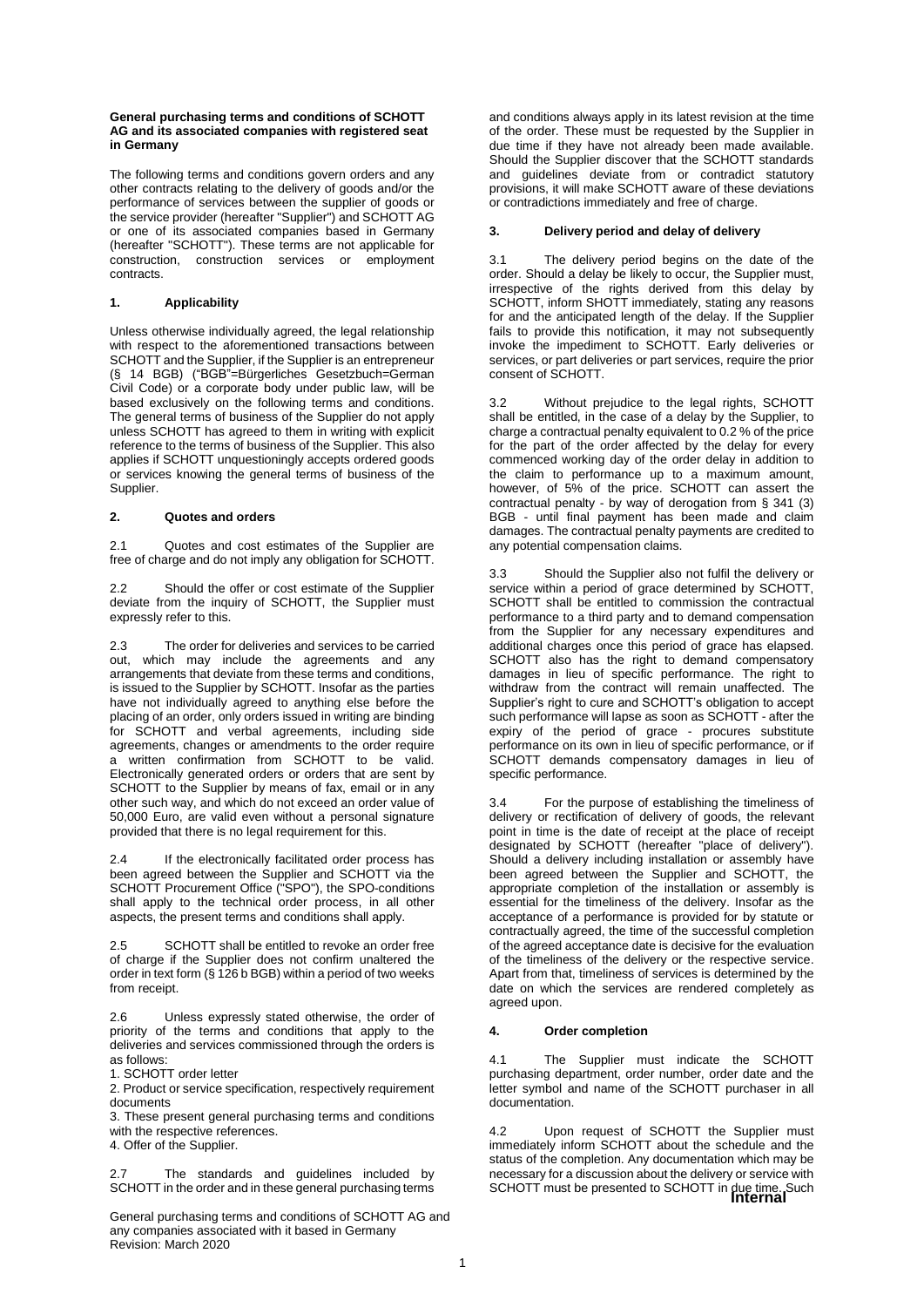a discussion or any other contact with SCHOTT does not exonerate the Supplier from its contractual obligations and is solely within the scope of its responsibilities.

4.3 Any delivery call-offs concerning the type and quantity of the requested goods and the delivery date are binding.

4.4 Subcontracts may only be awarded to third parties by the Supplier with the prior written consent of SCHOTT, provided that it is not merely a case of supply of marketable components. If the Supplier intends to involve third parties for the contractual performance from the outset, it should inform SCHOTT of this in its offer. If SCHOTT grants its approval to this, the responsibility for the contractual performance and the liability for any neglect of duty of the third party remain to the Supplier in accordance with § 278 BGB. In any case the Supplier is obliged to ensure that in the event that a third party is subcontracted, it is able to perform the subcontracted services competently and reliably and that it meets its legal obligations with regard to the payment of taxes and social security contributions, in addition to meeting the requirements for its activities as mandated by trade law. The Supplier is obliged to place its subcontracted parties under the same obligations it bears under the contract with SCHOTT for the assigned duties, in particular with regard to the confidentiality obligation, data protection and proof of an adequate factory and product liability insurance.

Subcontracted parties that prove to be unqualified or unreliable must be replaced immediately by the Supplier with suitable subcontracted parties. If the Supplier fails to replace such a subcontracted party with a subcontracted party attested to be suitable despite being requested to do so and upon expiration of an appropriate period of grace, SCHOTT shall be entitled to revoke its consent to the subcontracting.

4.5 The Supplier is obliged to perform the delivery and service on its own responsibility in accordance with the current state of the art and with the aid of qualified personnel or skilled employees properly and according to the specifications, and to comply with the applicable legal and administrative provisions and any other regulations. This obligation remains unaffected from the approval of documentation and other information by SCHOTT.

In addition, the Supplier is obliged to observe the statutory regulations to combat illegal employment, in particular the Employee Assignment Law, the Law on Temporary Employment and the provisions of the Social Security Law, in particular relating to the payment of contributions.

Furthermore, the Supplier must meet the SCHOTT "Occupational Safety Conditions of the Company Grounds of the SCHOTT AG and its Associated Companies Based in Germany" ("BzA") whenever it is on SCHOTT company grounds, as well as the "Electrical Safety Quality Standards for the Performance or Electro technical services" ("QzE") in the event of electro technical services. The BzA can be downloaded from [http://www.schott.com/safety-work](http://www.schott.com/safety-work-requirements-SCHOTT-Germany)[requirements-SCHOTT-Germany](http://www.schott.com/safety-work-requirements-SCHOTT-Germany) and the QzE from [http://www.schott.com/Elektrosicherheit-SCHOTT-](http://www.schott.com/Elektrosicherheit-SCHOTT-Deutschland)

Deutschland. The QzE are only available in German due to the fact that the therewith related statutory provisions and the generally recognized rules of engineering are only available in German language. Therefore Supplier must ensure that the content of the aforementioned regulations is understood completely and that its employees which render the services have a sufficient command of the German language, spoken and written.

4.6 Should any examinations or tests be scheduled for the delivery or service, the Supplier bears the material and its own personnel costs.

The Supplier must inform SCHOTT of readiness for testing at least one week in advance and schedule an appointment.

General purchasing terms and conditions of SCHOTT AG and any companies associated with it based in Germany Revision: March 2020

If the delivery item is not presented at the time of this appointment, SCHOTT's costs will be borne by the Supplier. If a repeat examination or testing should be required as a result of established defects, all related material and personnel costs are borne by the Supplier.

4.7 The Supplier must support and advise SCHOTT, as well as procuring any necessary documentation in due time, during the performance of any required approval procedures and testing.

4.8 The Supplier is not allowed to change, remove or operate SCHOTT factory equipment without prior consent. SCHOTT is not liable for any property brought onto SCHOTT's premises by the Supplier.

4.9 Goods must be delivered in accordance with the Incoterms® provision specified in the order and in the version currently issued by the ICC at the time of conclusion of the individual contract, unless otherwise agreed. According to the Incoterms® provision, the Supplier must choose transport facilities and transport insurance in agreement with SCHOTT. Every delivery must include a delivery note indicating the SCHOTT order number, symbol, date, department/processor and SCHOTT item number, as well as a description of the contents according to type and quantity, a packing slip and, if required, test certificates in accordance with the agreed specifications and any other required documentation.

4.10 In the case of software products, the delivery obligation is only fulfilled once all the (system specific and user) documentation is provided. For any application developed specifically for SCHOTT, the source code of the application with its appropriate documentation must also be delivered additionally.

4.11 For devices, machines or equipment, a technical description and an operating manual in accordance with the statutory provisions must also be provided free of charge. Furthermore, devices, machines or equipment must meet the requirements of the applicable safety regulations in force at the time of delivery and must have a CE marking. For machine and equipment deliveries, the Supplier must provide the required or agreed documentation, in particular relating to approval, assembly, equipment, operation, maintenance and repair. Any deliveries of electrical or electronic devices or components must comply with the requirements of the European RoHS directive 2011/65/EU the abbreviation RoHS stands for "Restriction of the use of certain Hazardous Substances".

4.12 The goods must be packaged with appropriate, environmentally sustainable materials that can be recycled. Apart from that the German Packaging Ordinance also applies. The packaging costs should be indicated separately at cost price in the offer and the invoice.

Supplier performs any unpacking or unloading operations on SCHOTT's premises at its own responsibility and takes on the responsibilities of the packager and loading agent as the case may be in accordance with the Ordinance on the Carriage of Dangerous Goods (GGVSEB). Tools and equipment should not be loaded together with delivery items according to this.

In addition, the Supplier has the obligation to avoid creating waste and to dispose of any waste that does arise properly whenever working on the SCHOTT remises. The Supplier warrants to be knowledgeable and well-informed with regard to the disposal of accumulated waste and to observe the disposal obligations in accordance with the applicable waste regulations.

to deliveries to the territory of the EU, Supplier must in<br>**Internal** 4.13 Dangerous goods must be packaged, labelled and transported or dispatched in accordance with the applicable national and international provisions. With regard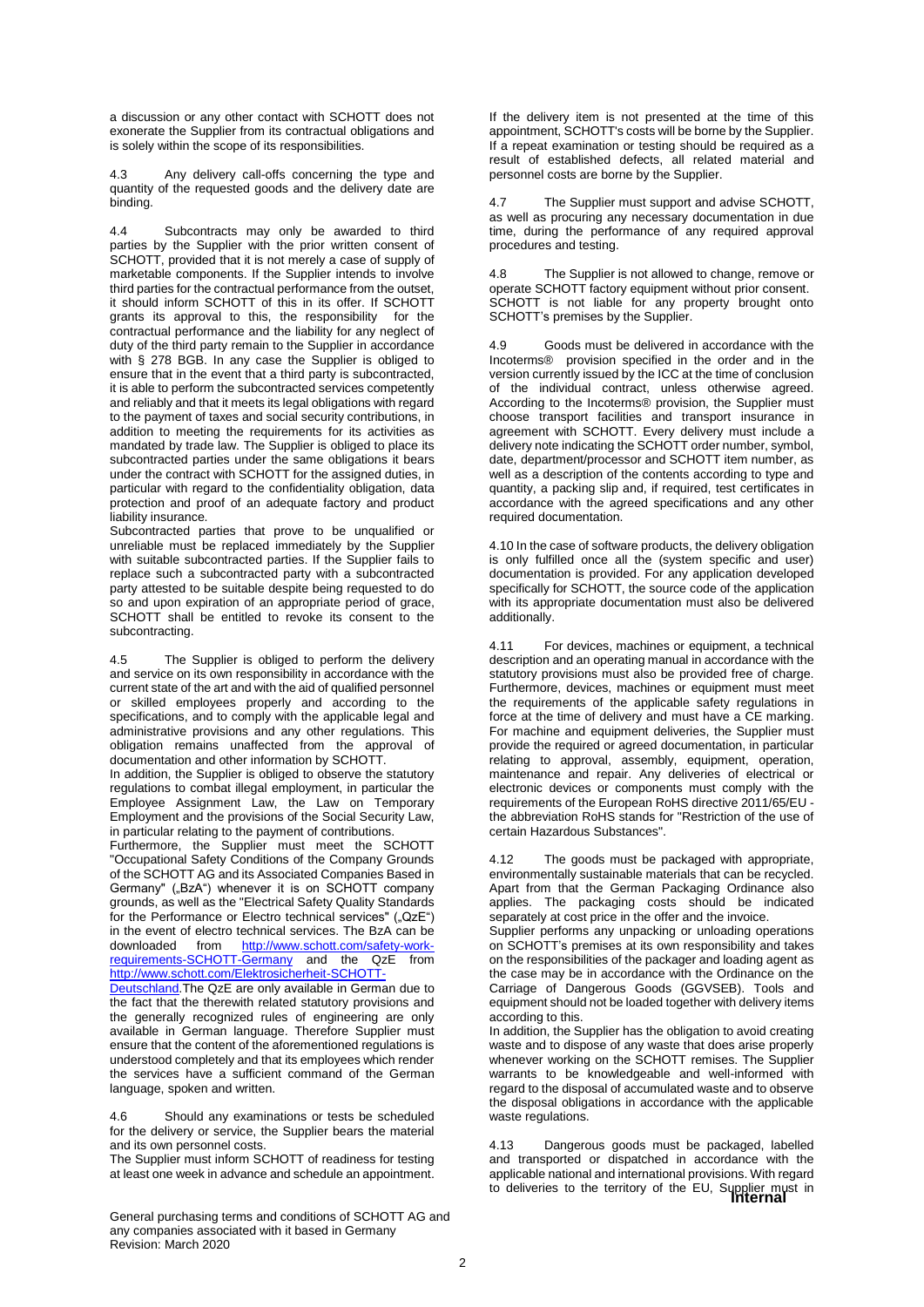particular observe all the Supplier's obligations according to the European Chemical Substances Regulation for the Registration, Evaluation, Authorisation and Restriction of Chemicals - EU Regulation 1907/2006/EG - (hereafter "REACH-VO") with respect to the delivery of the goods. Furthermore, the Supplier will provide SCHOTT with a safety data sheet according to Article 31 REACH-VO in the language of the recipient country in all cases stipulated in Article 31 item 1 to 3 REACH-VO and warrants to meet its obligations under REACH-VO, such as the preregistration or registration of materials contained in the goods or approval in accordance with REACH-VO and information obligations. In particular the Supplier is obliged to inform SCHOTT immediately, if one component of a good contains a substance within a concentration of more than 0.1 weight by weight (W/W), which meets the criteria of Article 57 and Article 59 of REACH-VO (so-called "substances of very high concern"). This is also applicable for any packaging material.

4.14 The Supplier must meet all the requirements of the applicable national and international customs and foreign trade legislation. It is liable to SCHOTT for ensuring the correct labelling of all deliveries subject to a requirement to label and that the customs tariff number and the number from the German export list in particular are indicated.

Order acknowledgements and all shipping documents must also be labelled. The Supplier must in particular alert to any potential authorization requirements for (re-) exports in the above mentioned documents or invoices according to the respective national export and tariff regulations as well as the export and tariff regulations of the country of origin of the goods and services - in particular items under the US Re-export Controls - and must inform SCHOTT detailed and in writing along with the corresponding export list and customs code number.

4.15 Goods delivered must meet the source requirements under the preferential trade arrangements of the EU, unless the order expressly stipulates otherwise. These can be viewed on the official website of the European Commission. The respective internet link, which was available at the time this document was being drawn up, is: https://ec.europa.eu/taxation\_customs/sites/taxation/files/r esources/documents/customs/policy\_issues/customs\_secu rity/aeo\_guidelines\_en.pdf

In all other respects, the Supplier shall note the nonpreferential country of origin on the commercial documents and, at SCHOTT's request, shall provide a certificate / authentication of origin for the product's country of origin.

4.16 The Supplier is liable for any damages and bears all costs arising in particular from the non-observance of the provisions in items 4.11 to 4.15. All deliveries and/or services that are not accepted as a result of the nonobservance of these provisions are at the expense and the risk of the Supplier.

#### **5. Prices**

5.1 The prices agreed are fixed prices. Insofar as nothing else has been agreed in any particular case, the indicated prices comprise a full and final payment for all commissioned deliveries and services and include all expenditures relating to the deliveries and services to be performed by the Supplier, in particular also the costs for potential testing, approval, documentation, compilation of technical documentation and items, packaging, transport, customs duties and border clearance fees.

5.2 For billing based on work and equipment use, the total working hours as well as the material used must be stated in written form on a respective performance template. The performance template must be presented to SCHOTT for signing on a daily basis. The performance certificate will

General purchasing terms and conditions of SCHOTT AG and any companies associated with it based in Germany Revision: March 2020

serve as a basis for calculation pending the final acknowledgement during the auditing of accounts. The name of the employees must be recorded in the performance certificate.

5.3 In the event that the Supplier reduces his prices in the period of time between the order and the delivery and improves his terms, such prices and terms valid on the day of delivery will apply.

#### **6. Invoices, payments**

6.1 Invoices must be submitted separately from the delivery to the invoicing address indicated in the order; they must correspond verbatim with the order descriptions of SCHOTT, including goods' description, price, quantity, order of the items and item numbers, as well as containing the SCHOTT order number. Any additions or short falls to services must be cited separately in the invoice.<br>Performance certificates and other verification **Performance** certificates documentation must be enclosed with the invoice. A precise description of the contracting department and the date of the order must be cited. Invoices that fail to include this information will be sent back, will have to be considered as not received and shall therefore not be deemed due for payment.

6.2 In the event that a credit note procedure has been agreed, the Supplier must provide SCHOTT with all the information that is necessary to meet the legal requirements of the applicable sales tax law.

6.3 For invoicing, the payment term begins upon complete receipt of goods or full completion of services and receipt of a correct and proper invoice at the invoicing address indicated in the order. For credit note procedures the payment term begins upon issuance of the credit note, which must be issued upon complete receipt of goods or full completion of services.

Complete receipt of goods and full completion of services assume receipt of the agreed test reports, quality documents or other documents in all cases.

6.4 A SCHOTT payment shall be deemed overdue only, if SCHOTT fails to pay in response to a payment demand note received after payment becomes due.

6.5 Any payments made will not constitute recognition that terms and prices as well as a delivery or service are contractually conforming and is subject to the reservation of all rights. In the event any good or service is non-conforming or incomplete, SCHOTT is entitled – without prejudicing its other rights – to withhold any payment for any and all claims arising from the business relationship with the Supplier in a reasonable scope without compensation obligation for SCHOTT until the proper supplementary performance has been completed by Supplier, without losing any rebates, cash discounts, or similar payment benefits.

6.6 The Supplier is only entitled to a right of charge or retention arising from legally determined or undisputed claims.

6.7 Unless otherwise agreed explicitly, payment of the price is due within a period of 30 days upon commencement of the payment term according to item 6.3. If payment by SCHOTT occurs within 14 days, the Supplier will calculate a 3% cash discount onto the net value of the invoice.

In the case of a bank transfer, payment will be deemed to have been made on time if the remittance order has been received by the bank in such a timely fashion that under normal circumstances a timely receipt of payment would be expected; bank delays which occur during the payment process shall not be attributed to SCHOTT.

**Internal**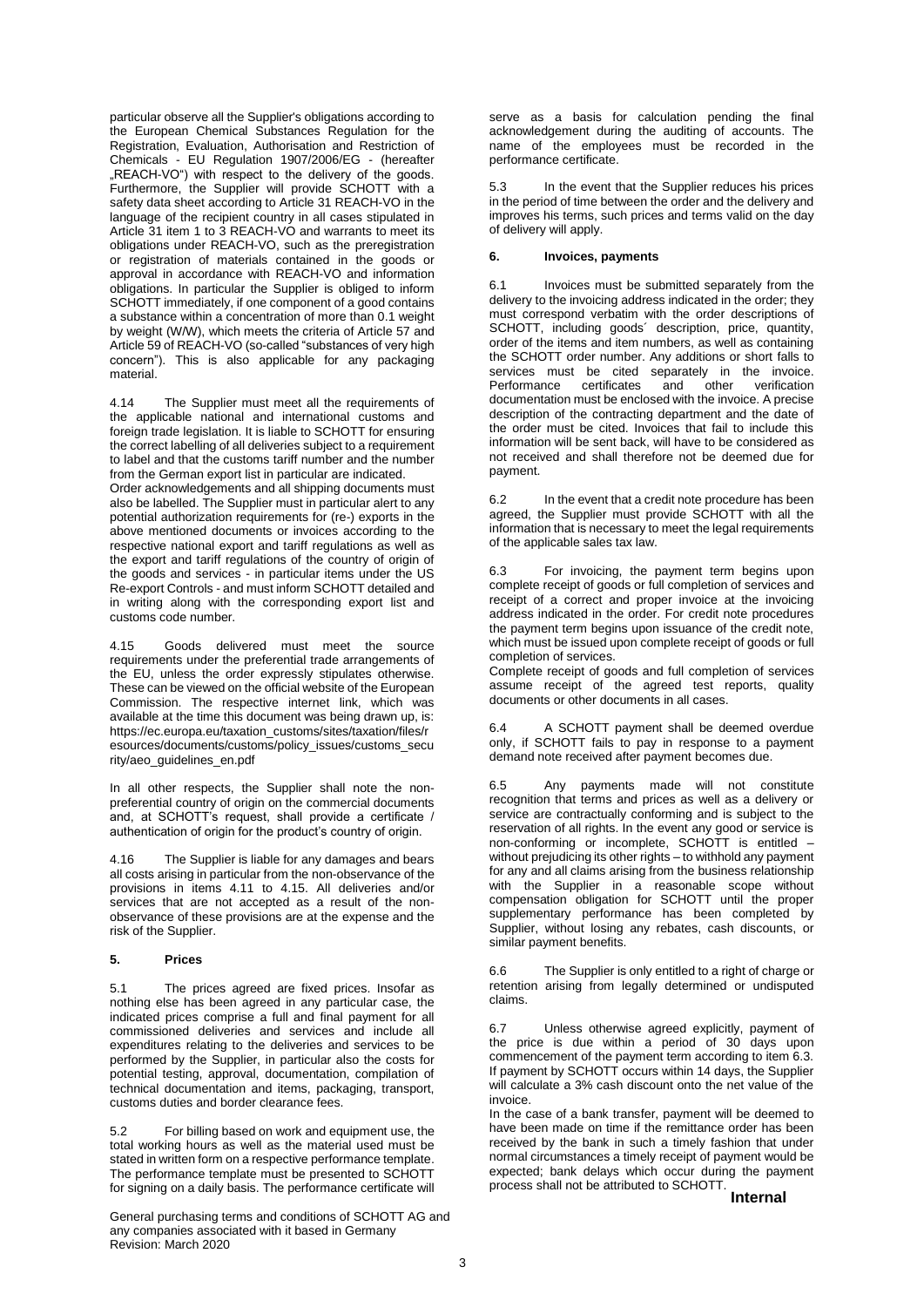#### **7. Code of conduct, counterterrorism and data protection**

7.1 Basic company values of SCHOTT include integrity, reliability and compliance with statutory and ethical guidelines as set out more specific in SCHOTT's Code of Conduct.

Suppliers are expected by SCHOTT to share the aforementioned principles. It is for this reason that SCHOTT has compiled a corresponding Code of Conduct for Suppliers. It defines the minimum requirements that a Supplier must meet in order to comply with this responsibility. The Supplier is thus obliged to observe the Code of Conduct for Suppliers (available at [http://www.schott.com/CoC-Supplier\)](http://www.schott.com/CoC-Supplier).

7.2 The Supplier confirms that it is well aware of the provisions of the EU-Regulations for the fight against terrorism and that it will comply at all times with the EU-Council Regulation No. 881/2002 of 27 May and EU-Council Regulation No. 2580/2201 of 27 December 2001 in its respective current consolidated version. In particular Supplier hereby confirms in respect of the above, that it does not have any business relationship to persons, which are listed in such Regulations. The security relevant aspects, as listed in the European Commission Guidelines<br>for Authorized Economic Operators (AEO)-**Authorized** (TAXUD/2006/1450), [\(EU-Regulation No 648/2005](http://eur-lex.europa.eu/LexUriServ/site/de/oj/2005/l_117/l_11720050504de00130019.pdf) an[d EU-](http://eur-lex.europa.eu/LexUriServ/site/de/oj/2006/l_360/l_36020061219de00640125.pdf)[Regulation No 1875/2006\)](http://eur-lex.europa.eu/LexUriServ/site/de/oj/2006/l_360/l_36020061219de00640125.pdf) will be met at all times by implementation of appropriate security and safety standards. The Guidelines can be found under the official website of the European Commission. The respective internet link, which was available at the time this document was being drawn up, is: [http://ec.europa.eu/taxation\\_customs/customs/policy\\_issue](http://ec.europa.eu/taxation_customs/customs/policy_issues/customs_security/aeo/index_en.htm#guidelines) [s/customs\\_security/aeo/index\\_en.htm#guidelines.](http://ec.europa.eu/taxation_customs/customs/policy_issues/customs_security/aeo/index_en.htm#guidelines)

7.3 The Supplier will follow in particular the regulations of the European General Data Protection Regulation (GDPR), the German federal data protection act (BDSG) and the other regulations to the data protection if it receives personal data from SCHOTT or the area from SCHOTT or gains insight into those. The Supplier may only processsuch data insofar as this is permitted to him by SCHOTT`s order or as it is necessary for the performance of the ordered service. Any further processing of the data, in particular such for the benefit of the Supplier or a third party is not permitted; this also applies to the processing of personal data at a location outside the scope of the European General Data Protection Regulation .

#### **8. Transfer of risk, acceptance, retention of title**

8.1 Without prejudice to the stipulation in item 8.2, the risk of loss and damage passes to SCHOTT upon delivery of goods as contractually agreed at the place of delivery indicated by SCHOTT in its order in the event that an assembly or installation is not required.

If an assembly or installation have been agreed for a delivery, the risk of loss and damage shall pass upon proper completion of the assembly or installation.

8.2 If an acceptance has been contractually agreed or is provided for by statute, the risk of loss and damage shall only pass to SCHOTT upon signing of the acceptance protocol by SCHOTT. SCHOTT and the Supplier shall agree to an acceptance date for this purpose. SCHOTT's mere operational start-up or use shall in no way constitute a formal acceptance.

8.3 With respect to the delivery of goods subject to retention of title, SCHOTT may resell and reprocess such goods in the ordinary course of business.

**9. Defects, claims, rights on account of defects, liability for defects**

9.1 The Supplier warrants that deliveries and services are free from defects as to quality or of title, are as agreed and/or guaranteed, were performed expertly and appropriately without compromise to quality, meet the agreed product or service specifications, are appropriate for the expected use as per the order and comply with the stipulations specified in these terms and conditions as well as any other agreed or statutory provisions. Should the delivery or service deviate from the aforementioned requirements, it shall be considered defective.

9.2 SCHOTT shall promptly notify the Supplier regarding any obvious defects that become manifest during the incoming goods inspection by external appraisal including the delivery notes, as well as during the quality control by way of a random sample test procedure, (e.g. obvious damage in transit, obvious mis-deliveries or short deliveries) as soon as such defects are identified in the ordinary course of business. Apart from that, it depends to what extent an inspection - taking into account the circumstances of the individual case - is feasible according to the proper course of business. The obligation to give notice of defects for defects discovered later, in particular in the case of defects that can only be detected during processing or usage (hereafter "hidden defects"), remains unaffected.

Insofar as nothing else has been agreed, a defect claim by SCHOTT by means of a notice of defects shall be considered prompt and on time whenever it is made within ten (10) working days from receipt of the goods or from detection in the case of hidden defects. The Supplier shall not object on the grounds of delayed notification to this extent.

SCHOTT shall have no other obligations toward the Supplier than the ones mentioned above.

Should an acceptance have been agreed, SCHOTT shall not have the duty of the incoming inspection and defect notification.

9.3 If an accepted quality standard (e.g. Agreed Quality Level, "AQL value", Parts Per Million, "PPM value") was agreed with the Supplier for the delivery, SCHOTT shall be entitled to reject the delivery completely or test it 100 % at the expense of the Supplier. If SCHOTT accepts the goods on the grounds of meeting the accepted quality standard, claims for defects discovered at a later stage remain unaffected.

9.4 In the event of defective deliveries or services, SCHOTT shall be entitled to demand rectification of the defect or performance of a delivery or service free from defects, withdraw from the contract, reduce the agreed prices accordingly or claim damages or replacement, at its discretion in accordance with the statutory regulations .

The supplementary performance shall ensue promptly at the place of delivery of goods or location where the service was rendered or at the place where the goods can be found upon discovery of the defect at SCHOTT's discretion.

It shall be considered a fail (§§ 440, 636 BGB) if the defect has not been remedied even after the second supplementary performance.

Should the supplementary performance fail or be unreasonable for SCHOTT (e.g. as a result of exceptional urgency, endangerment to operational safety or the threat of disproportionate damage; to prevent delay in own delivery), SCHOTT shall be entitled to remedy the defect and any damage caused by it at the expense of the Supplier or have it remedied by a third party and demand reimbursement from the Supplier for the necessary expenses without further setting of a period of grace.

**Internal**

General purchasing terms and conditions of SCHOTT AG and any companies associated with it based in Germany Revision: March 2020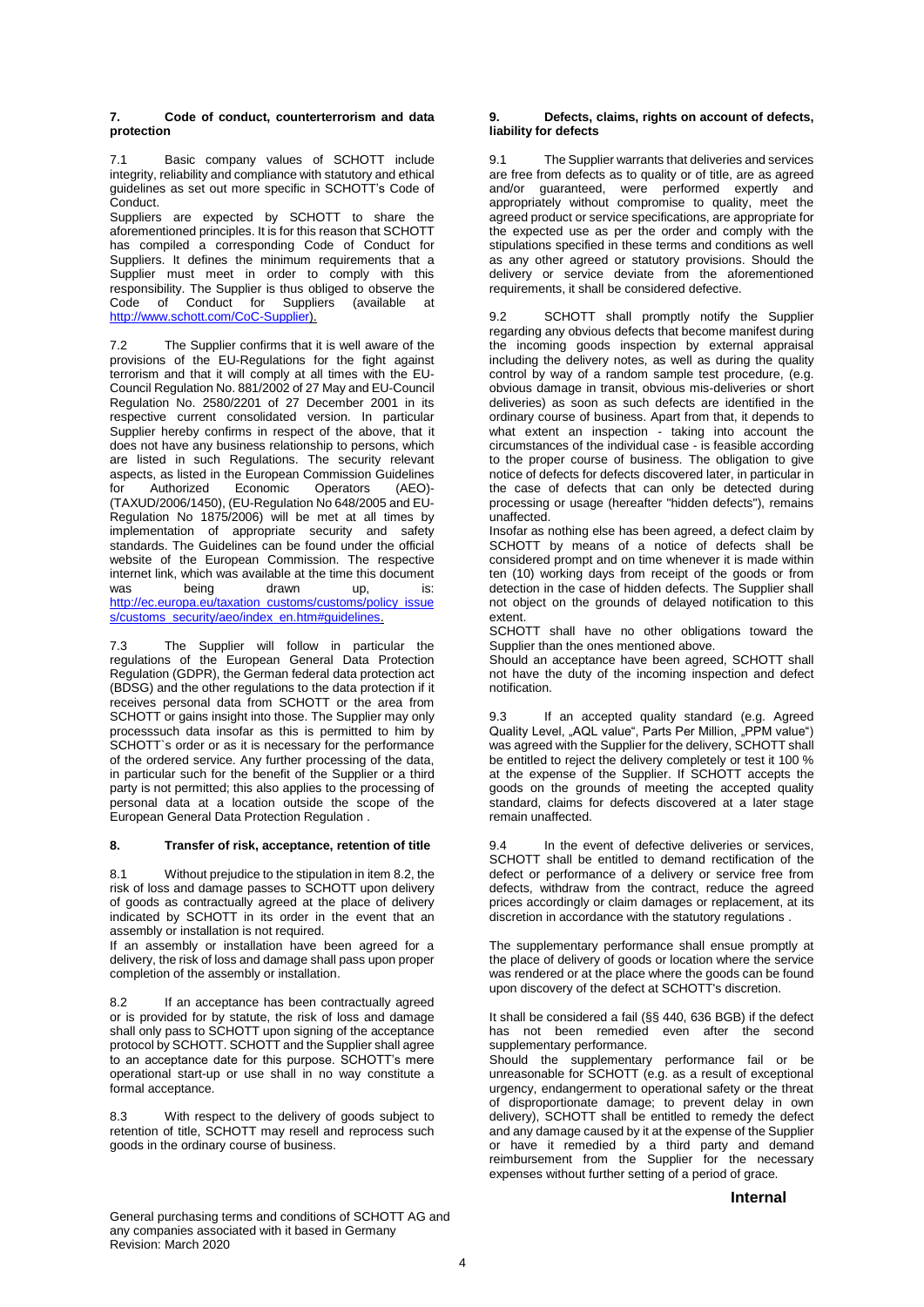In the same manner is SCHOTT entitled to do so, in case that the Supplier is in default with the supplementary performance.

In particular SCHOTT will inform the Supplier about the substitute performance immediately, if possible in advance, in case a supplementary performance by Supplier shall be deemed unreasonable.

9.5 In the case of any defects occurring in development or in engineering work, supplementary performance by Supplier shall be deemed unreasonable (§440 BGB) and SCHOTT reserves the right to either promptly withdraw from the contract or reduce the agreed price (price reduction). Apart from these options, SCHOTT shall also reserve the right to claim damages.

9.6 If the object of delivery or service for the supplementary performance is in the custody of the Supplier or a third party, legitimately commissioned by the Supplier or by SCHOTT with the supplementary performance, the Supplier bears the risk of damage to or loss of the object of the supplementary performance.

9.7 Unless agreed otherwise individually, any claims for defects expire after 24 months from transfer of risk according to item 8.1, unless a longer statutory period exists. If an acceptance has been agreed, the limitation period of claims begins upon unconditional acceptance. The period mentioned in sentence 1 shall suspense for the period of the rectification of defects, which starts with the notice of defects and ends with the successful executed rectification of defects.

9.8 In the event of a defective delivery or service, the Supplier is obliged to pay SCHOTT a processing fee equivalent to 5 % of the price of the defective delivery or service, irrespective of the amount of the expenditures arising from it. The fee is limited to a maximum of  $\epsilon$  550 plus any statutory turnover tax. SCHOTT explicitly reserves the right to claim for higher expenditures.

#### **10. Product liability**

10.1 If the Supplier is responsible for a product damage, then it agrees, upon first demand made, to indemnify SCHOTT with respect to any third party compensatory damage claims, to the extent that the cause of the damage was within its sphere of organisation and control and it itself is liable to third parties.

10.2 In the scope of its liability within the meaning of item 10.1, the Supplier will also be obligated to reimburse any expenses which arise from or are connected with a recall campaign carried out by SCHOTT in accordance with §§ 683, 670 BGB or in accordance with §§ 830, 840, 426 BGB. SCHOTT shall inform the Supplier about the content and scope of any such implemented recall campaign – to the extent feasible and reasonable – and will provide it with the opportunity to present its opinion.

10.3 SCHOTT reserves any statutory claims or rights, which it may have as a customer.

# **11. Third party rights**

If the Supplier is liable for the infringement of third party intellectual property rights according to the statutory provisions, it will hold harmless SCHOTT of all such claims by third parties at first written request.

## **12. Insurance obligation**

The Supplier will obtain and maintain an adequate factory and product liability insurance with a lump-sum coverage of at least 5 million Euro for each personal or material damage and, if assembly services have been performed, an

General purchasing terms and conditions of SCHOTT AG and any companies associated with it based in Germany Revision: March 2020

assembly insurance, for all potential liability claims directly or indirectly related to the services incumbent on him toward SCHOTT at its own expense, and will provide SCHOTT with appropriate evidence upon request.

#### **13. Technical documents, manufacturing resources**

13.1 Technical documents, specifications, tools, models, manufacturing resources, drawings, work standard sheets, calculations, analyses, methods of analysis, formulas, guidelines, etc. (hereafter called "Technical Documents and Materials") provided to the Supplier by SCHOTT in connection with a bid solicitation or order may only be (i) used by the Supplier to carry out the order and for no other purpose and (ii) must not be disclosed, given or made available to unauthorized third parties. Any copying or reproducing of aforementioned Technical Documents and Materials is only permitted to the extent that this is absolutely necessary for the completion of the order commissioned by SCHOTT. They must be returned to SCHOTT along with any potential copies or duplicates immediately upon request, but at latest immediately upon completion of the order; in this regard the Supplier is not entitled to claim a right of retention toward SCHOTT. Technical Documents and Materials compiled by SCHOTT remain the property of SCHOTT. SCHOTT reserves all rights in this regard, including intellectual property rights and any other industrial property rights.

13.2 If the Supplier compiles Technical Documents and Materials for the completion of the order at the request of and in accordance with the requirements of SCHOTT, SCHOTT shall obtain all property rights of such Technical Documents and Materials. Furthermore, the Supplier shall transfer all transferable rights to SCHOTT, including the intellectual property rights and any other industrial property rights associated with such Technical documents and Materials and/or the contents therein. The price includes an adequate and final fee for the compilation of all Technical Documents and Materials and for the transfer of the aforementioned rights. This also applies when they remain in possession of the Supplier. Until such time as they are requested, the Supplier will keep these safe free of charge.

#### **14. Materials set aside**

14.1 SCHOTT shall retain ownership in any materials it has set aside, and the Supplier shall gratuitously store and hold such materials in accordance with the standard of care exercised by reasonable business persons and must segregate such materials from the Supplier's own property and identify them as SCHOTT's property. Such materials may be used only for the purpose of carrying out the order issued by SCHOTT.

14.2 In the event the Supplier processes or restructures the material set aside, any such action shall be deemed to have been made exclusively for SCHOTT. SCHOTT will become the direct owner of any new or transformed item of property created there from. If the material set aside is processed with other materials that do not belong to SCHOTT, SCHOTT shall obtain joint ownership of the new item of property proportional to the value of the material set aside (purchase price plus turnover tax) and the other processed materials at the time of the processing. The Supplier shall hold the new or processed good at no extra cost for SCHOTT with the standard of care exercised by reasonable business persons by marking it with an appropriate identification.

14.3 Items 14.1 and 14.2 apply by analogy for material which the Supplier has sourced from any third party for the contractual performance and which has been invoiced to SCHOTT accordingly.

# **Internal**